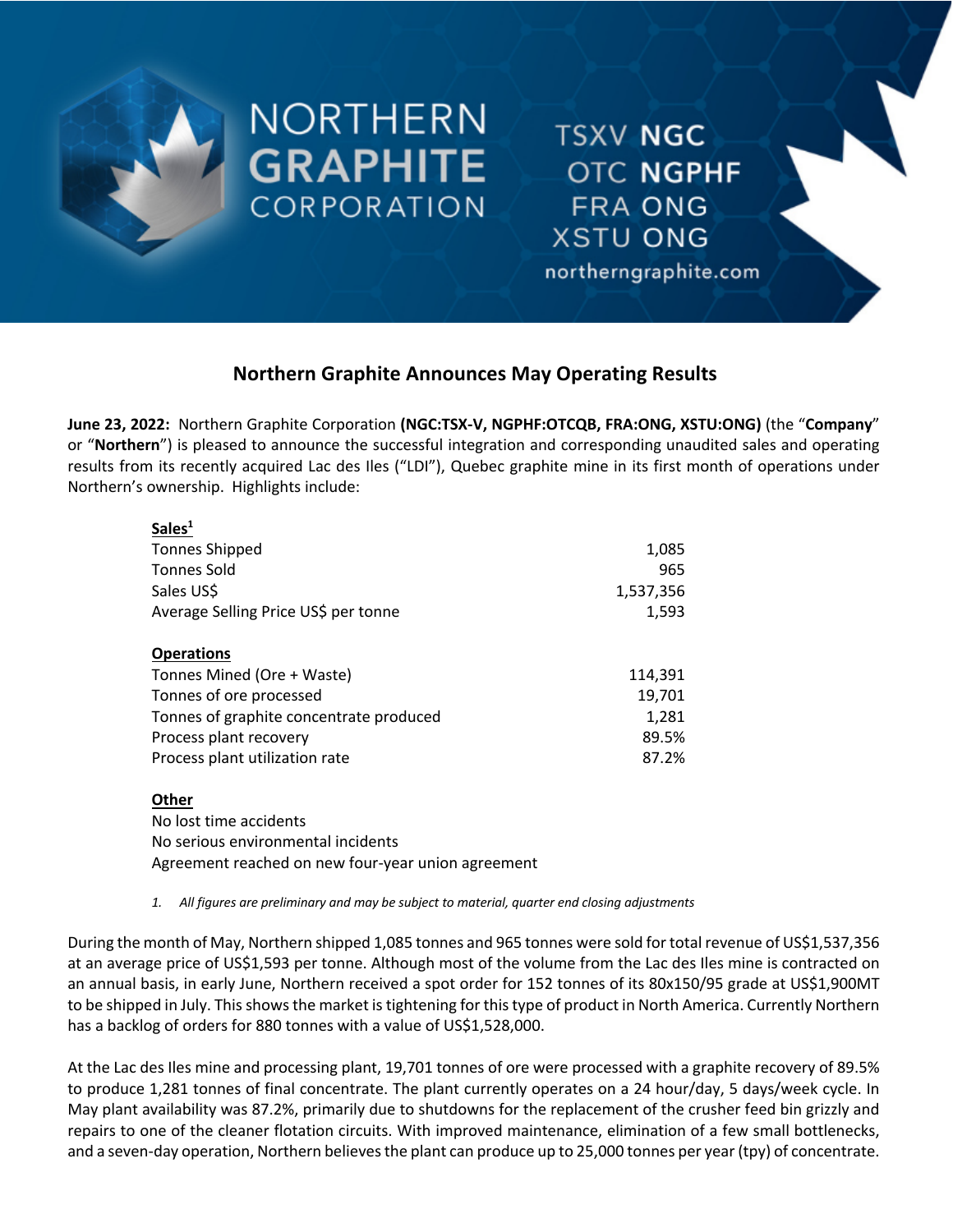Northern is also pleased to report that the Company has started to explore the area for additional sources of ore to extend the Lac des Iles mine life. Although still early, these searches look promising both on the current mine site and on adjacent properties. Furthermore, the due diligence process continues at the Mousseau West property, which was optioned earlier this year. It is located 80 kms from Lac des Iles and within economic trucking distance. Mousseau West already contains a substantial drilled resource. A decision on exercising the option will be made ahead of schedule in July or early August.

The average selling price of LDI concentrates has historically been in the order of US\$1,500/tonne which translates into potential annual revenue of US\$22.5 million at 15,000tpy and US\$37.5 million at 25,000tpy. LDI has traditionally received a premium over published prices due to the high quality of its flake graphite and by selling smaller quantities to loyal, long-term customers as well as providing a secure source of local supply with just in time inventory management. Cost data will be provided when second quarter results are announced. The Company has recently received multiple spot orders from non traditional customers at higher prices which indicates a tightening in market supply.

Northern is also pleased to announce that it has reached agreement on a new four-year contract with the approximately 36 union employees who work at LDI. The Company provided a significant cost of living adjustment, defined severance obligations and increased benefit coverage to 100% of costs. A formal contract is expected to be signed in the coming weeks.

"It is very encouraging to see how quickly our team has been able to integrate the recently acquired Lac des Iles mine since the transaction closed on April 29<sup>th</sup>. With a new Union contract, strong production, shipping and sales data as well as an indication that the market for graphite is tightening, we are poised for a strong finish to the year," said CEO Hugues Jacquemin. "The transformation of Northern Graphite continues and with the first pieces of equipment being ordered for our Namibian facility as well our first employees starting at the Okorusu processing plant last week, we look forward to continued growth whilst creating a bright future for our employees and shareholders."

# **About Northern Graphite**

Northern Graphite is a TSX Venture Exchange listed Canadian company focussed on becoming a world leader in producing natural graphite and upgrading it into high value products critical to the green economy including anode material for LiBs/EVs, fuel cells and graphene, as well as advanced industrial technologies.

Northern is the only significant graphite producing company in North America and will become the third largest non-Chinese producer when its Namibian operations come back online in the first half of 2023. The Company also has two large scale development projects, Bissett Creek in Ontario and Okanjande in Namibia, that will be a source of continued production growth in the future. All projects have "battery quality" graphite and are located close to infrastructure in politically stable countries.

# **About Graphite**

Graphite is a natural, pure form of carbon. It is not a carcinogen and because it is not burned, it is not a source of  $CO<sub>2</sub>$ . Graphite has many industrial uses as a lightweight reinforcement, conductive additive and fire retardant. It has come to prominence because it is the largest component of a lithium ion battery (and an important one in fuel cells), and it requires the largest production increase of any battery mineral to meet forecast EV demand. And China dominates production and processing. For these reasons it is recognized as a critical mineral by the US, EU and Canada.

# **Qualified Person**

Gregory Bowes, B.Sc. MBA P.Geo is a "qualified person" as defined under NI 43-101 and has reviewed and approved the content of this news release.

# **For additional information**

Please visit the Company's website at http://www.northerngraphite.com/investors/presentation/, the Company's